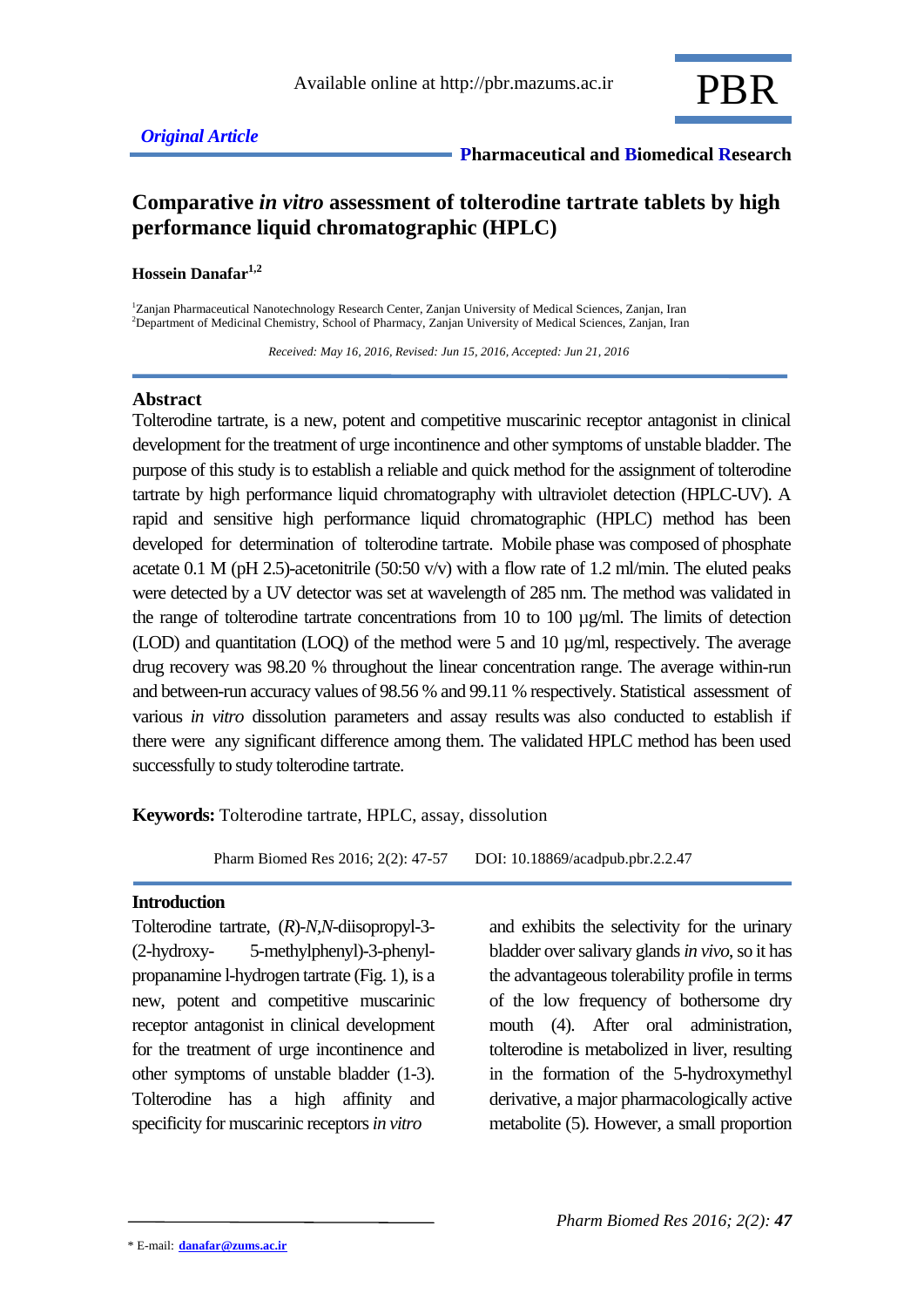

**Figure1** Chemichal structure of tolterodine tartrate

of Caucasians showed a pharmacokinetic profile in accordance with poor metabolizers, having about ten time's higher tolterodine concentrations but no measurable concentrations of the 5-hydroxymethyl derivative (6-8). The therapeutic dose of tolterodine tartrate is only 4 mg every day given orally and the test tablet in this experiment is an extended-release formation, so the concentration of tolterodine tartrate in human plasma is very low, a sensitive analytical method is needed for its determination in plasma (9). Kumar *et al.* developed an isocratic chiral HPLC method for the separation of tolterodine tartrate enantiomers but did not refer to determination in human plasma (10). Vinay *et al.* established a gas chromatography mass spectrometry (GC–MS) method to quantification of tolterodine, the limit of quantification (LOQ) in plasma of the method was only 0.5 ng/ml and it was insufficiently sensitive to enable full pharmacokinetics profiling of tolterodine tartrate (11). Swart *et al.* developed a capillary column LC switching system coupled to electrospray ionization-tandem mass spectrometry for quantification of free drug concentrations of tolterodine and two metabolites in plasma, the LOQ was 0.05

ng/ml, but the analysis time was long (12); then they improved their experience with the solid-phase extraction (SPE) coupled directly to mass spectrometry (MS) method which reduced the analysis time (13). Previously, we studied bioavailability and bioequivalence of some drugs such as ezetimibe, amlodipine, atorvastatin, enalapril, cellcept by liquid chromatography mass spectrometry (LC–MS) and HPLC methods in human plasma (14-22). In this study, we describe a more simple, selective and highly sensitive method by using high performance liquid chromatography for the determination of tolterodine tartrate in human plasma.

### **Materials and methods**

### *Materials*

Tolterodine tartrate extended release test tablets (batch no. 014, Tehran- darou), tolterodine tartrate reference tablets (batch no. N771F,) and tolterodine tartrate reference standard (99.9% purity) were supplied and identified by Pharmacia, Upjohn (Italy). Acetonitrile was HPLC grade and was purchased from Merck (Merck Company, Germany). Other chemicals were all of analytical grade and were used as received. Water was purified by re distillation before use.

## *Instrument and HPLC method*

The HPLC system to include of pump (KNAUER, model 1000, Germany), wavelength UV detector (KNAUER, model 2800(DAD), Germany) used at a wavelength of 285 nm with the outputs to record and analyze using with a software (Chrome Gate, KNAUER, Germany). The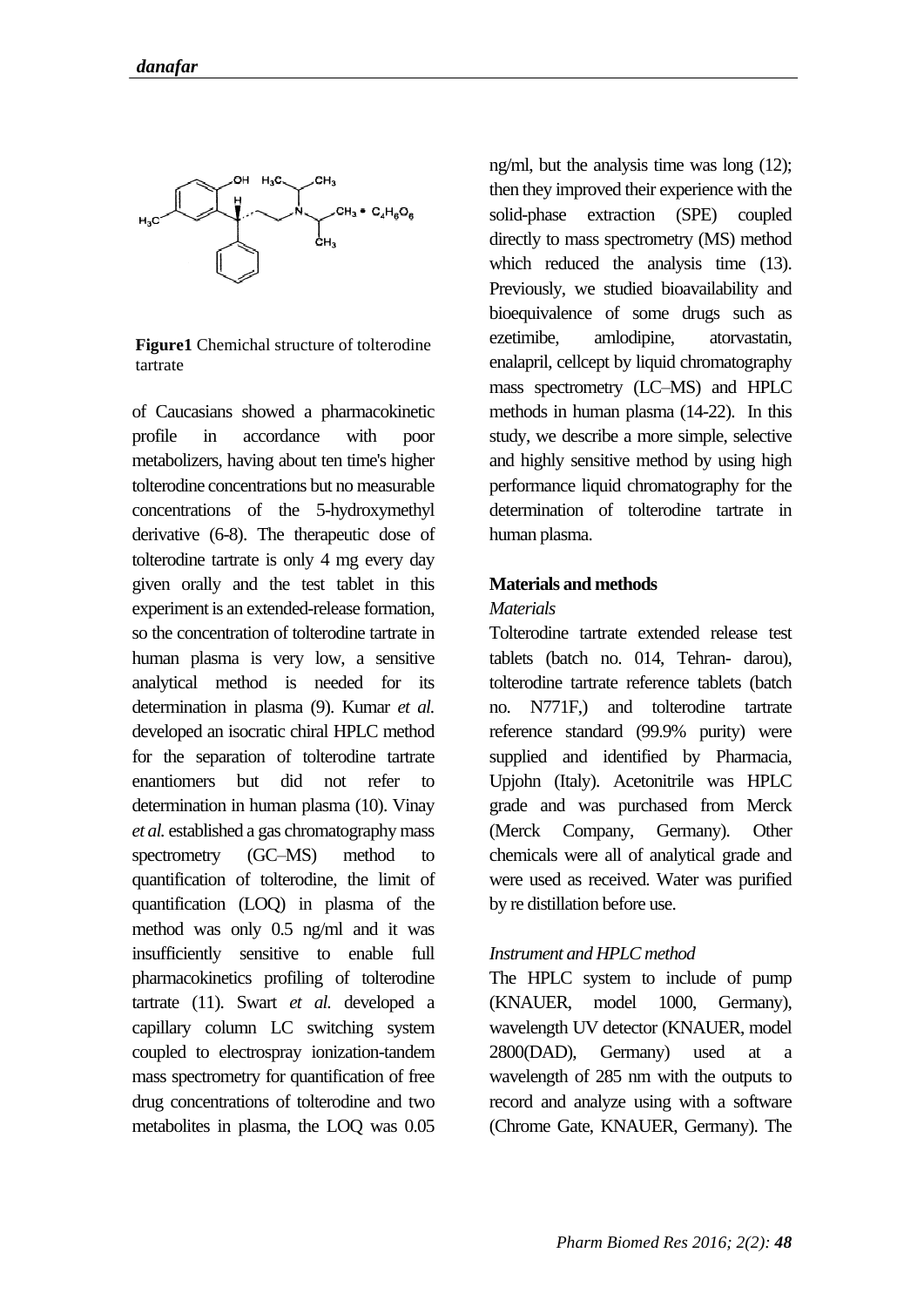drug analization was performed using a C18 analytical column (250 mm  $\times$  4.6 mm, particle size 5 µm; Perfectsill, MZ-Analysente chnik, Germany) equipped by a guard column of the same packing. The mobile phase was composed of acetate buffer (pH 2.5)-acetonitrile (50:50 v/v) with a flow rate of 1.2 ml/min. Sample injection to system  $(50 \mu L)$  was made by a loop injector (Rheodyne 7725i, Cotati, CA, USA).

## *Preparation of stock solutions*

Stock solutions of tolterodine tartrate was prepared in HPLC mobile phase at concentrations of 1 mg/ml and were stored at 4 ◦C.Working solutions of tolterodine tartrate were prepareddaily in HPLC mobile phase by appropriate dilution at 5.0,10.0, 25.0, 50.0, 100.0, 250.0, 500.0, 1000, and 1500 µg/ml.

# *Estimation of tolterodine tartrate in tablet dosage form*

Each tablet contains 2 mg of tolterodine tartrate. Twenty tablets were taken and weighed accurately. The average weight of one tablet was calculated and powdered. Equivalent to 2 mg of tolterodine tartrate of powder was taken and transferred to a 100 mL volumetric flask and about 75 mL of phosphate buffer at pH 1.2 was added and sonicated to dissolve. The volume was made up to the mark with phosphate buffer. The solution was filtered through a membrane filter  $(0.22 \text{ nm})$  and sonicated to degas. Then 5 mL of above solution was pipetted out in 50 mL volumetric flask and volume was made up to the mark with phosphate buffer. The

prepared solution was injected into the HPLC system and the observation was recorded.

## *Dissolution test*

The dissolution test was undertaken using tablet dissolution tester in 6 replicates for each brand. Dissolution media were USP buffer solutions at pH 1.2 (phosphate buffer solution). The medium was maintained at  $37 \pm 0.5$  °C. In all the experiments, 5 mL of dissolution sample was withdrawn at 0, 10, 20, 30, 40, 50 and 60 min and replaced with equal volume to maintain sink condition. Samples were filtered and assayed by HPLC method. The concentration of each sample was determined from a calibration curve obtained from pure samples of tolterodine tartrate.

## *Method validation*

The method was validated for selectivity, linearity, accuracy, precision, recovery, stability, detection limit and quantization limit according to the principles of the FDA industry guidance (23-30).

# .*Assay specificity*

To evaluate the matrix effect on the ionization of analyses, five different concentration levels of tolterodine tartrate (5, 10, 20, 30, 40, 50, and 100.0 µg/ml) were prepared in the drug-free blank plasma as five sample series using five different lots of the drug-free plasma and the samples were processed, as described, and injected to HPLC. Standard curves of ten concentrations of tolterodine tartrateranged 10–100.0 µg/ml were assayed. The limit of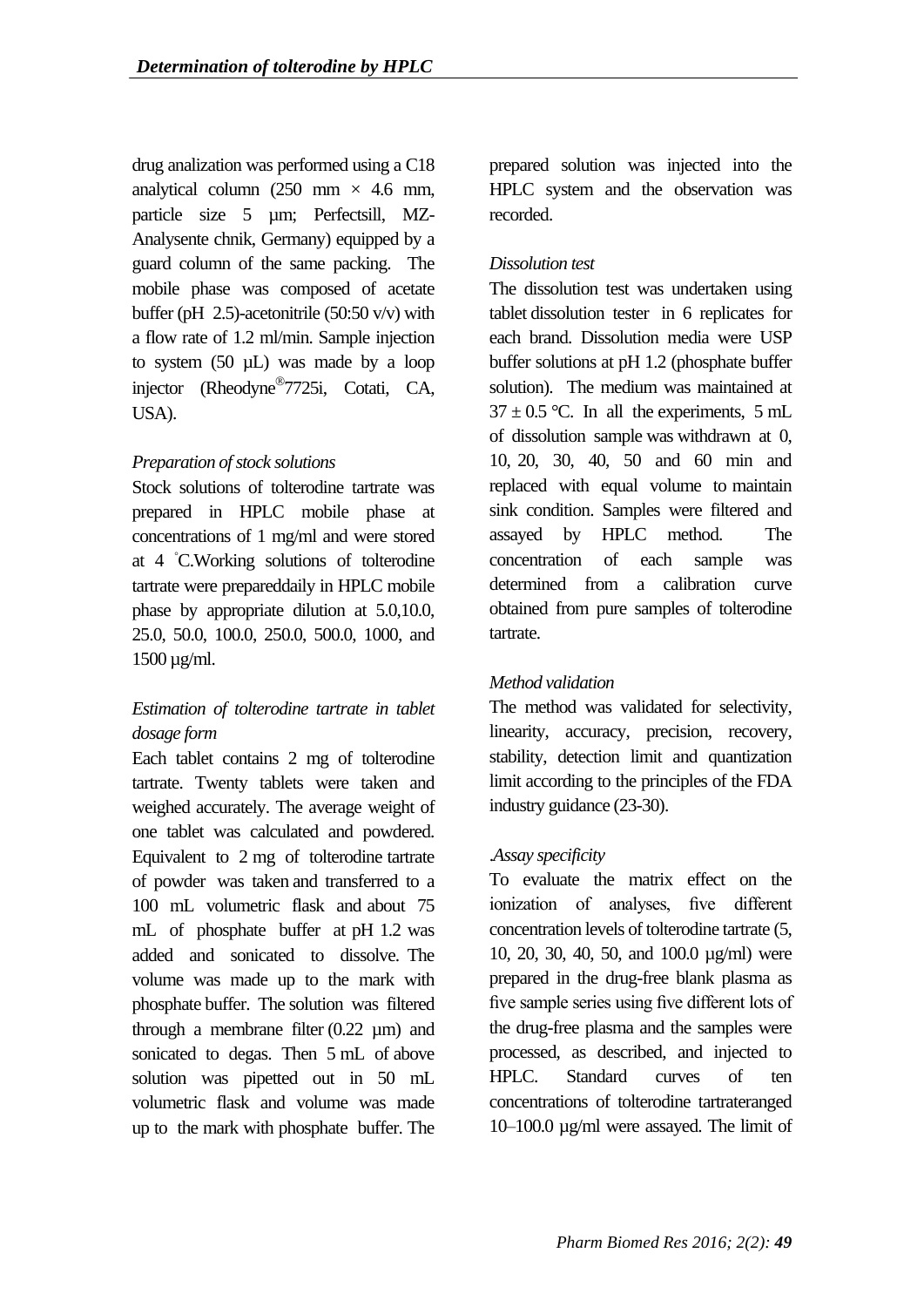detection (LOD) was estimated from the signal-to- noise ratio. This parameter was defined as the lowest concentration level resulting in a peak area of three times the baseline noise.

# *Precision and accuracy Within-run variations*

In one run, three samples with concentrations of 10, 50, and 100 µg/ml (from high, middle, and low regions of the standard curve) were prepared in triplicate and analyzed by developed HPLC method. Then, the coefficient of variations (%CV) of the corresponding determined concentrations were calculated in each case.

## *Between-run variations*

On three different runs, samples from upper, intermediate, and lower concentration regions used for construction of standard curve were prepared and analyzed by HPLC method. Then, the corresponding %CV values were calculated.

## *Extraction recovery*

Three samples with concentrations of 10, 50, and 100 µg/ml (from high, middle and low regions of the standard curve) were prepared in triplicate and analyzed by developed HPLC method. Then, the ratio of the recorded peak heights to the peak heights resulted from the direct injection of the aqueous solutions of toltrodine with the same concentrations were determined as percentage in each case.

## *Stability*

*Freeze and thaw stability:* Three concentration levels of QC samples were stored at the storage temperature  $(-20 \degree C)$  for 24 h and

thawed unassisted at room temperature. When completely thawed, the samples were refrozen for 24 h under the same conditions. The freeze-thaw cycle were repeated twice, then the samples were tested after three freeze (−20 ⁰C)-thaw (roomtemperature).

*Short-term temperature stability:* Three concentration levels of QC samples were kept at room temperaturefor a period that exceeded the routine preparation time of samples (around 6 h).

*Long-term stability:* Three concentration levels of QC samples kept at low temperature ( $-20$ <sup>o</sup> C) were studied for a period of 4 weeks.

*Post-preparative stability:* The auto sampler stabilitywas conducted reanalyzing extracted QC samples keptunder the auto sampler conditions  $(4 \text{ C})$  for  $12 \text{ h}$ .

## **Results**

#### *Method development*

In response to lack of an accessible, consistent, and simpletouse analysis method for tolterodine tartrateassay in plasma as an vital part of pharmacokinetic and bioequivalence estimate projects on the drug we urbanized a simple and offered HPLC method with UV detection based on the available equipments found in most pharmaceutical laboratories. To this end, initially a series of isocratic as well as gradient conditions using different usual mobile phase compositions, polarities, ionic strengths, and pH values were tested in order to determine the best condition for the analyte separation.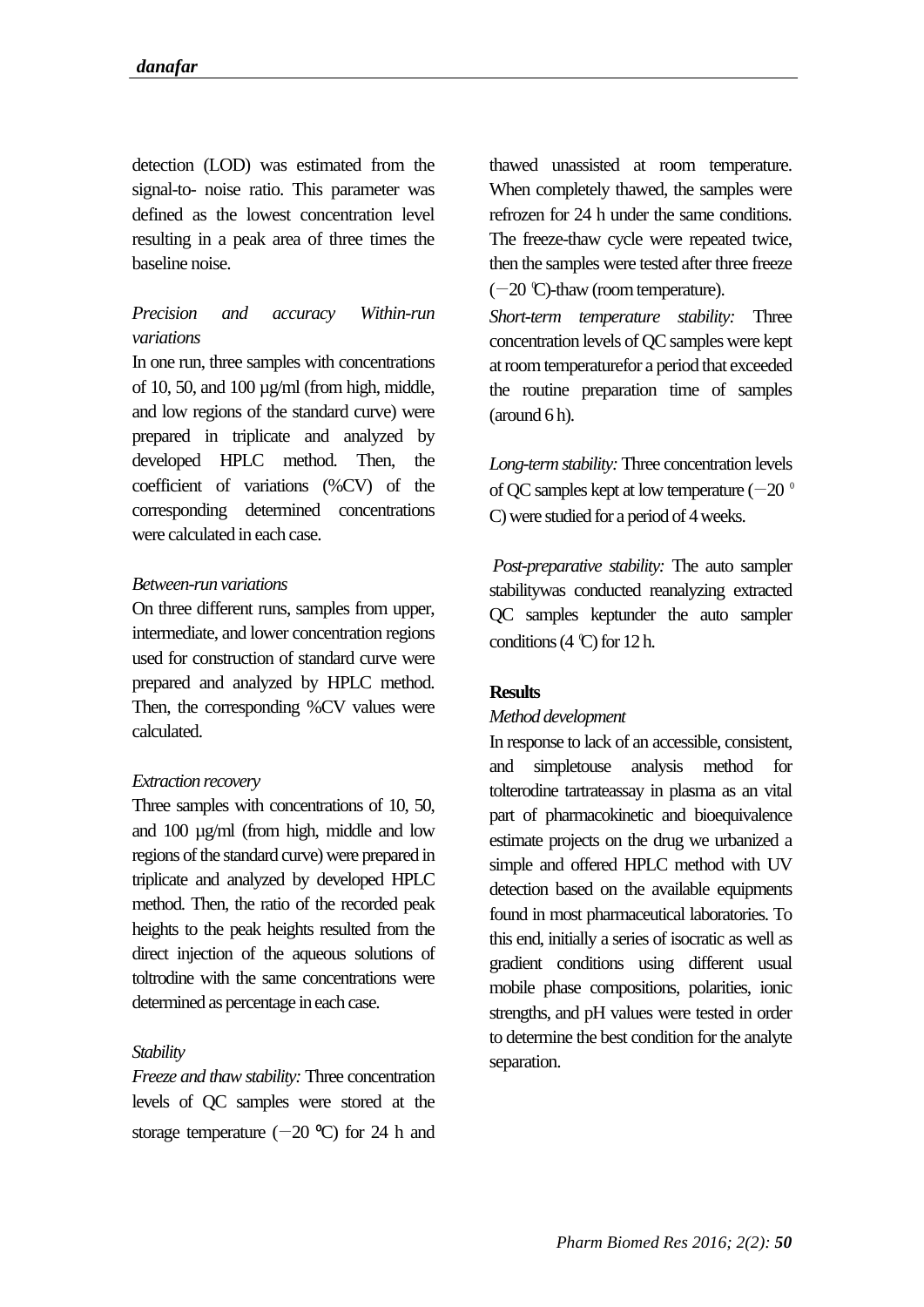#### *System suitability tests*

The number of theoretical plates (N), peak symmetry, and retain ability (K') of the method for tolterodine tartratewere 1296, 1.143, and 2.75, respectively. These data show that the developed method is of appropriate separation efficiency and peak shape, both of which are important factors in estimate of the chromatographic method outputs. Typical chromatograms produced from the developed method are shown in figure 2. Figure 2.A shows are presentative chromatogram of a sample obtained at 7 h from a subject who received a single oral dose (2 mg), no interferences of the analyst were observed and the retention times of tolterodine tartratewas 4.98 min and the total HPLC analysis time was 7 min per sample. The HPLC chromatogram for a blank sample indicating no endogenous peaks at the retention positions of tolterodine tartrate was shown in figure 2.B.

## *Linearity*

The method produced linear responses throughout the tolterodine tartrate concentration range of 10-100µg/ml, which is suitable for intended purposes. A typical linear regression equation of the method was:  $y = 7.345$  x + 0.0234, with x and y representing tolterodine tartrateconcentration (in mcg/ml) and peak height (in arbitrary units), respectively, and the regression coefficient  $(r^2)$  of 0.9942. The lower limit of quantification for tolterodine tartratewas proved to be 10 µg/ml and the lower limit of detection was 5 µg/ml. Figure 2.B shows the chromatogram of an extracted sample that contained 20 µg/ml of tolterodine tartrate.

## *Within-run variations and accuracy*

The within-run variations of the developed HPLC method as well as the corresponding absolute recoveries are shown in table 1.



**Figure2** Chromatogarm of samples: A: Blank B: chromatogram of an extracted sample that contained 20  $\mu$ g/ml of tolterodine tartrate.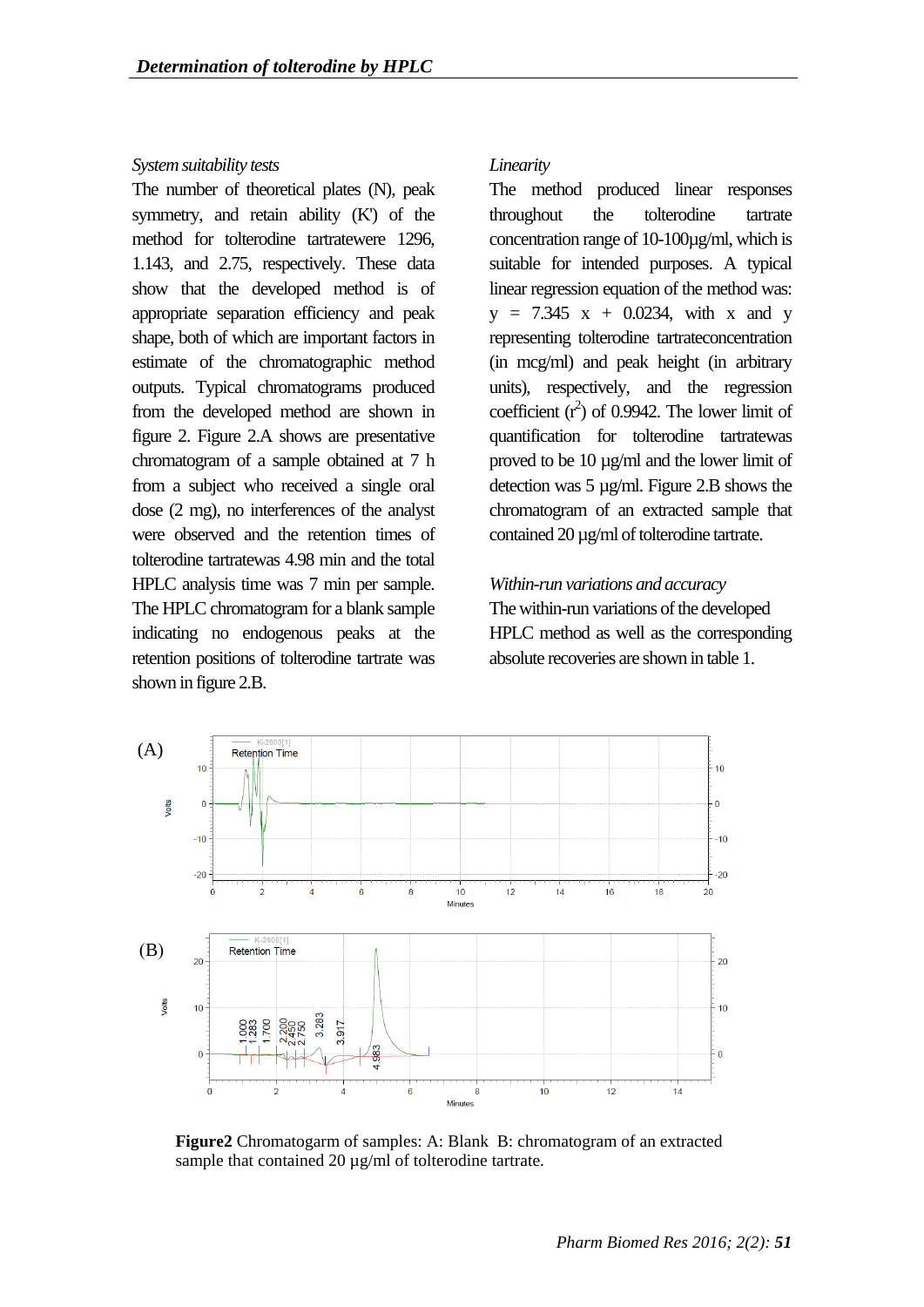*Between-run variations and accuracy*

The between-run variations of the developed HPLC method as well as the corresponding absolute recoveries are shown in table 2.

**Table 1** Within–run variations and accuracy of the LC-Mass method for quantitation of Tolterodine ( $n = 3$ ).

| <b>Nominal</b><br>added<br>concentration<br>$(\mu g/ml)$ | <b>Sample</b><br>number | $Mean \pm SD$      |
|----------------------------------------------------------|-------------------------|--------------------|
| 10                                                       | 1                       | $9.91 \pm 0.015$   |
|                                                          | 2                       |                    |
|                                                          | 3                       |                    |
| 50                                                       | 1                       | $50.13 \pm 0.23$   |
|                                                          | 2                       |                    |
|                                                          | 3                       |                    |
| 100                                                      | 1                       | $100.01 \pm 0.077$ |
|                                                          | 2                       |                    |
|                                                          | 3                       |                    |

**Table 2** Between–run variations and accuracy of the HPLC method for quantitation of tolterodine  $(n=3)$ 

| <b>Nominal</b><br>added<br>concentration<br>$(\mu g/ml)$ | <b>Run</b><br>number | Mean $\pm$ SD      |
|----------------------------------------------------------|----------------------|--------------------|
| 10                                                       | 1                    | $10.1 + 0.015$     |
|                                                          | 2                    |                    |
|                                                          | 3                    |                    |
| 50                                                       | 1                    | $49.99 \pm 0.17$   |
|                                                          | 2                    |                    |
|                                                          | 3                    |                    |
| 100                                                      | 1                    | $100.16 \pm 0.084$ |
|                                                          | 2                    |                    |
|                                                          | 3                    |                    |

## *Extraction recovery*

The extraction recovery determined for tolterodine tartrate was shown to be consistent, precise and reproducible. Data was shown below in table 3.

## *Stability*

Table 4 summarizes the freeze and thaw stability, short term stability, long-term stability and post-preparative stability data of tolterodine tartrate. All the results showed the stability behavior during these tests and there were no stability related problems during the samples routine analysis for the pharmacokinetic, bioavailability or bioequivalence studies. The stability of working solutions was tested at room temperature for 6 h. based on the results obtained, these working solutions were stable within 6 h.

# *Estimation of tolterodine tartrate in tablet dosage form*

The percent content of tolterodine tartratein tablet dosage form was found to be 100.25 %. The USP specifications for assay are that the tolterodine tartratecontent should be less than 90 % and not more than 110 %. Therefore, the assay results ascertain the presence and compendia quality of tolterodine tartrate in all these products (Table 5).

## *In vitro drug release study*

The release profiles of different brands of tolterodine tartrate tablets are shown in figure 3 and table 6 , 7. All dissolution data are based on the actual drug content of the test tablets as calculated from the assay results. Around 80% drug was released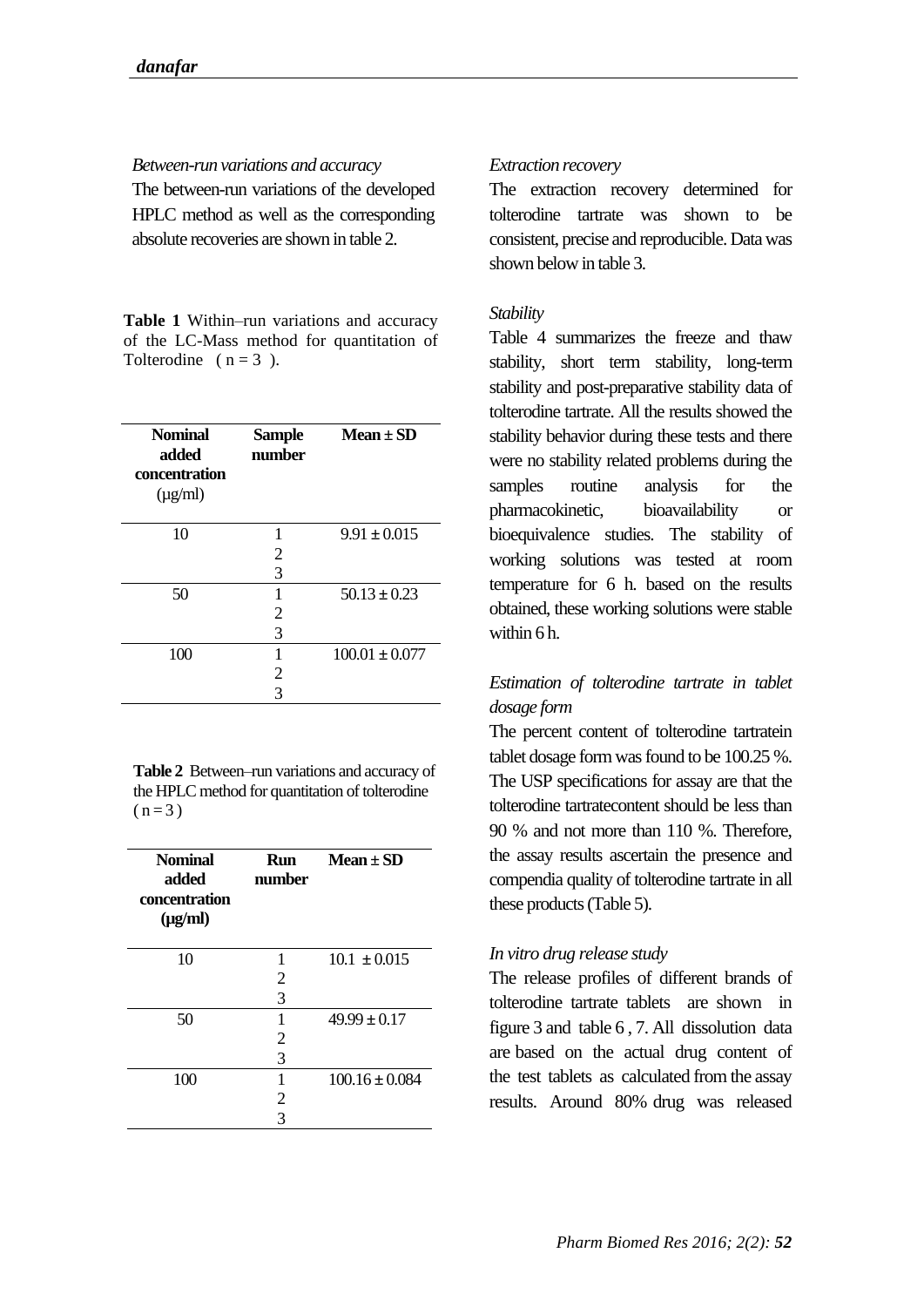| <b>Nominal added</b><br>concentration<br>$(\mu g/ml)$ | <b>Sample</b><br>number | $Mean \pm SD$    |
|-------------------------------------------------------|-------------------------|------------------|
| 10                                                    | 2                       | $97.21 + 1.84$   |
|                                                       | 3                       |                  |
|                                                       |                         |                  |
| 50                                                    | 2<br>3                  | $94.18 \pm 1.58$ |
|                                                       |                         |                  |
| 100                                                   | 2                       | $96.67 \pm 0.35$ |
|                                                       | 3                       |                  |

**Table 3** Relative recovery of Tolterodine by the HPLC method  $(n = 3)$ 

**Table 4** Data showing stability of tolterodine tartrate at different QC levels  $(n = 5)$ 

|                            | $10(\mu\text{g/ml})$ | $50(\mu g/ml)$ | $100(\mu g/ml)$  |
|----------------------------|----------------------|----------------|------------------|
|                            | Mean + SD            | $Mean + SD$    | $Mean \pm SD$    |
| Short-term stability       | $95.21 \pm 2.12$     | $94.65 + 4.76$ | $95.68 + 6.21$   |
| Freeze and thaw stability  | $97.56 \pm 3.98$     | $96.23 + 3.12$ | $96.63 + 3.65$   |
| Long-term stability        | $93.68 \pm 2.21$     | $97.65 + 1.54$ | $97.32 + 4.32$   |
| Post-preparative stability | $91.32 \pm 1.87$     | $92.21 + 2.54$ | $92.21 \pm 1.12$ |

#### **Table 5** Assay of tolterodine tartrate

| <b>Number</b> | 1    | 2     | 3     |     | 4 5 6 7 |       |       | 8     | 9    | 10    | $Mean \pm SD$ | <b>RSD</b> |
|---------------|------|-------|-------|-----|---------|-------|-------|-------|------|-------|---------------|------------|
| Percentage    |      |       |       |     |         |       |       |       |      |       |               |            |
| of label      | 99.7 | 104.5 | 102.4 | 101 | 102.6   | 102.6 | 103.5 | 104.8 | 1035 | 104.5 | $10025 + 1.6$ | 157        |
| claimed       |      |       |       |     |         |       |       |       |      |       |               |            |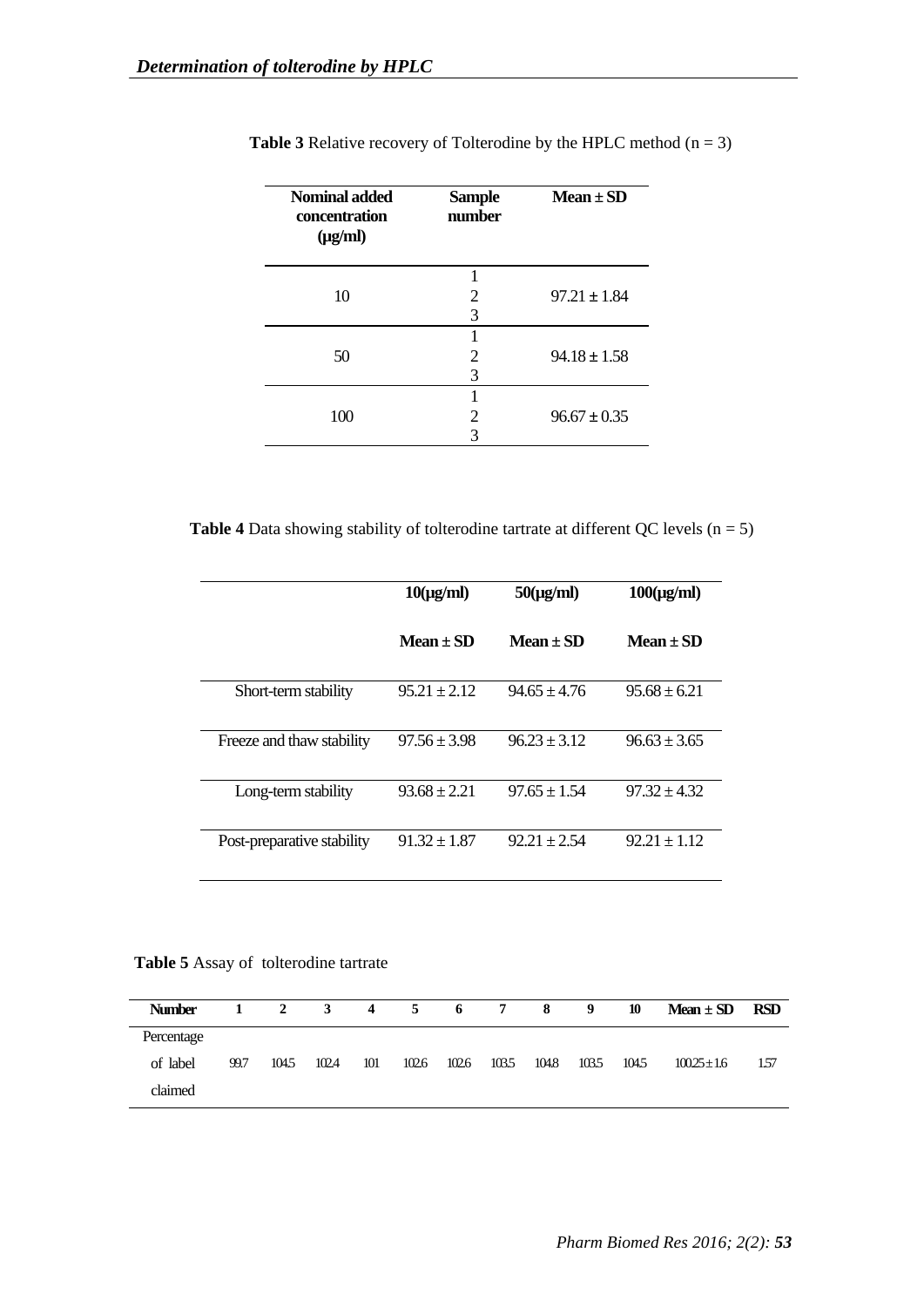

**Figure 3** Diagram dissolution of tolterodine tartrate for test and reference sample

| <b>Time</b> | $\mathbf{1}$ | $\overline{2}$ | 3      | $\overline{\mathbf{4}}$ | 5     | 6      | $Mean \pm SD$     | SD    | <b>RSD</b> |
|-------------|--------------|----------------|--------|-------------------------|-------|--------|-------------------|-------|------------|
| (min)       |              |                |        |                         |       |        |                   |       |            |
| 5           | 68.07        | 89.24          | 42.09  | 49.22                   | 90.80 | 85.76  | $70.86 \pm 21.27$ | 21.27 | 30.01      |
| 10          | 106.54       | 97.27          | 79.25  | 85.87                   | 95.85 | 98.49  | $93.88 \pm 9.75$  | 9.75  | 10.38      |
| 15          | 103.43       | 100.49         | 106.09 | 97.82                   | 95.38 | 98.92  | $100.36 \pm 3.89$ | 3.89  | 3.87       |
| 20          | 98.02        | 101.18         | 117.96 | 99.82                   | 96.00 | 99.67  | $102.11 \pm 7.97$ | 7.97  | 7.80       |
| 25          | 103.39       | 95.33          | 106.79 | 100.11                  | 96.64 | 100.06 | $100.39 \pm 4.24$ | 4.24  | 4.22       |
| 30          | 106.99       | 99.26          | 107.59 | 100.87                  | 97.32 | 100.96 | $102.16 \pm 4.19$ | 4.19  | 4.10       |
| 45          | 107.58       | 99.08          | 103.60 | 103.51                  | 96.44 | 103.06 | $102.21 \pm 3.91$ | 3.91  | 3.82       |
| 60          | 111.41       | 98.95          | 101.21 | 102.12                  | 98.49 | 104.09 | $102.71 \pm 4.74$ | 4.74  | 4.61       |
|             |              |                |        |                         |       |        |                   |       |            |

**Table 6** Dissolution of tolterodine tartrate for test sample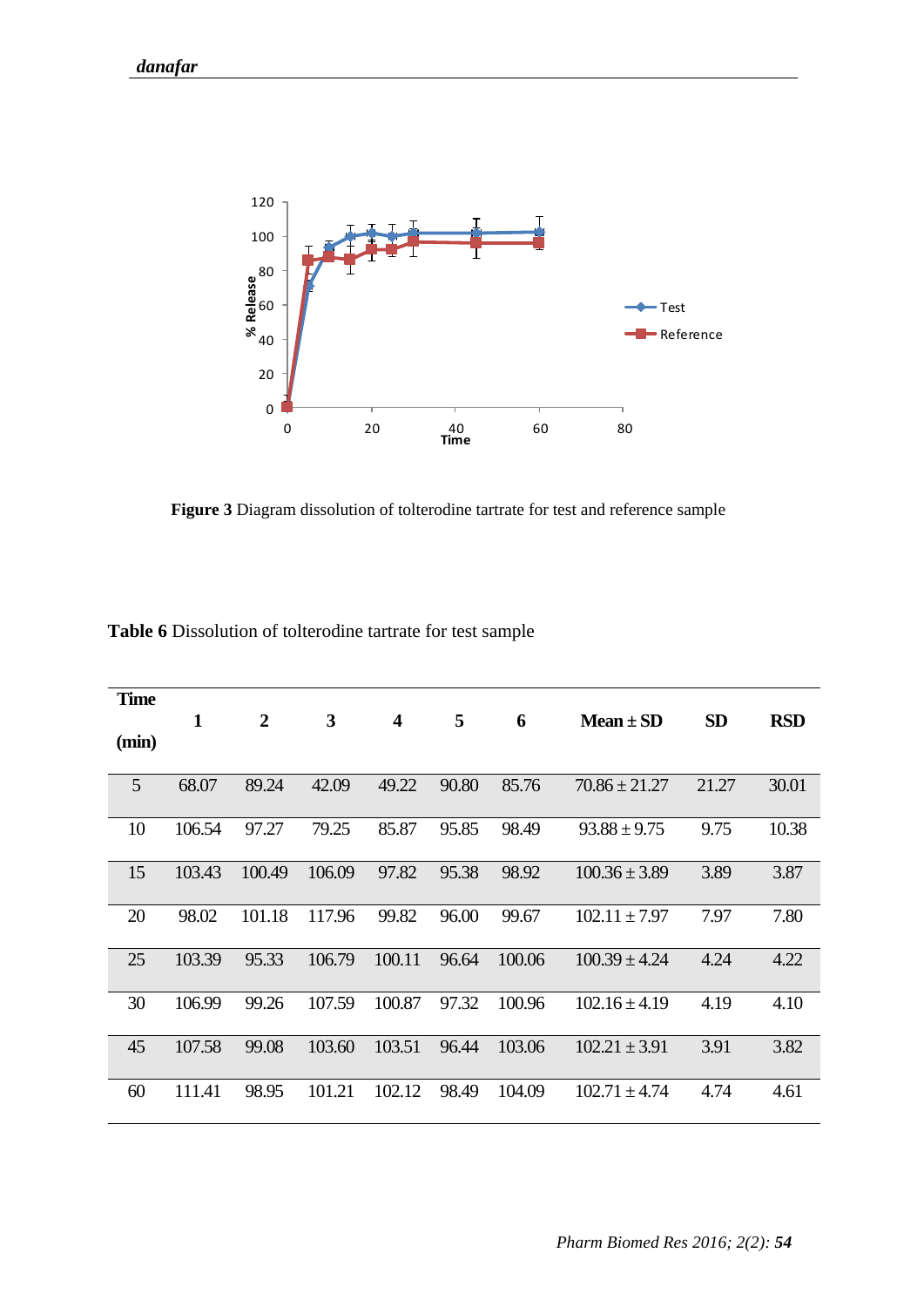| Time (min) | $\mathbf{1}$ | $\overline{2}$ | $\overline{\mathbf{3}}$ | $\overline{\mathbf{4}}$ | 5      | 6      | Mean $\pm$ SD     | <b>RSD</b> |
|------------|--------------|----------------|-------------------------|-------------------------|--------|--------|-------------------|------------|
| 5          | 96.53        | 89.90          | 51.46                   | 92.35                   | 93.80  | 92.77  | $86.13 \pm 17.12$ | 19.88      |
| 10         | 105.60       | 92.98          | 45.94                   | 94.71                   | 94.45  | 95.12  | $88.13 \pm 21.17$ | 24.02      |
| 15         | 92.41        | 89.40          | 47.20                   | 98.32                   | 96.67  | 95.26  | $86.54 \pm 19.53$ | 22.57      |
| 20         | 100.97       | 88.27          | 69.35                   | 99.70                   | 98.18  | 97.00  | $92.25 \pm 12.08$ | 13.09      |
| 25         | 92.89        | 92.29          | 69.26                   | 101.44                  | 99.52  | 98.20  | $92.27 \pm 11.85$ | 12.84      |
| 30         | 99.32        | 85.93          | 86.98                   | 102.22                  | 105.61 | 100.06 | $96.69 \pm 8.23$  | 8.51       |
| 45         | 100.79       | 85.30          | 81.97                   | 104.08                  | 103.92 | 100.59 | $96.11 \pm 9.83$  | 10.23      |
| 60         | 100.55       | 94.34          | 80.53                   | 103.81                  | 97.24  | 102.32 | $96.46 \pm 8.53$  | 8.84       |

**Table 7** Dissolution of tolterodine tartrate for reference sample

within 30 min and almost 100% drug was released within 60 min from all the brands in phosphate buffer.

#### **Discussion**

Tolterodine has a high affinity and specificity for muscarinic receptors *in vitro* and exhibits the selectivity for the urinary bladder over salivary glands *in vivo*, so it has the advantageous tolerability profile in terms of the low frequency of bothersome dry mouth (1-3). Several bioanalytical methods are reported to determine tolterodine tartrate in different biological matrices like plasma, serum, urine, and cerebrospinal fluids (6-8). Although these methods were sufficiently sensitive, they were not suitable for most laboratories to perform studies involving samples in high through-put for therapeutic

monitoring (9). In the present study, we describe a simple, selective and high-through put method using HPLC for the estimation of tolterodine tartrate. The method was fully validated and applied successfully to quantify the drug in pharmaceutical dosage form. A short chromatographic run time of 7 min allows the quantification of tolterodine tartrate in bulk raw material, tablet dosage form in quality control laboratories, and is compatible with LC-MS technique where there is no need for traditional HPLC methods with complex mobile phase mixtures, long chromatographic run times and more solvent consumed methods. The developed RP-HPLC technique will eliminate significant time and cost per sample from analytical process while improving the quality of results. Statistical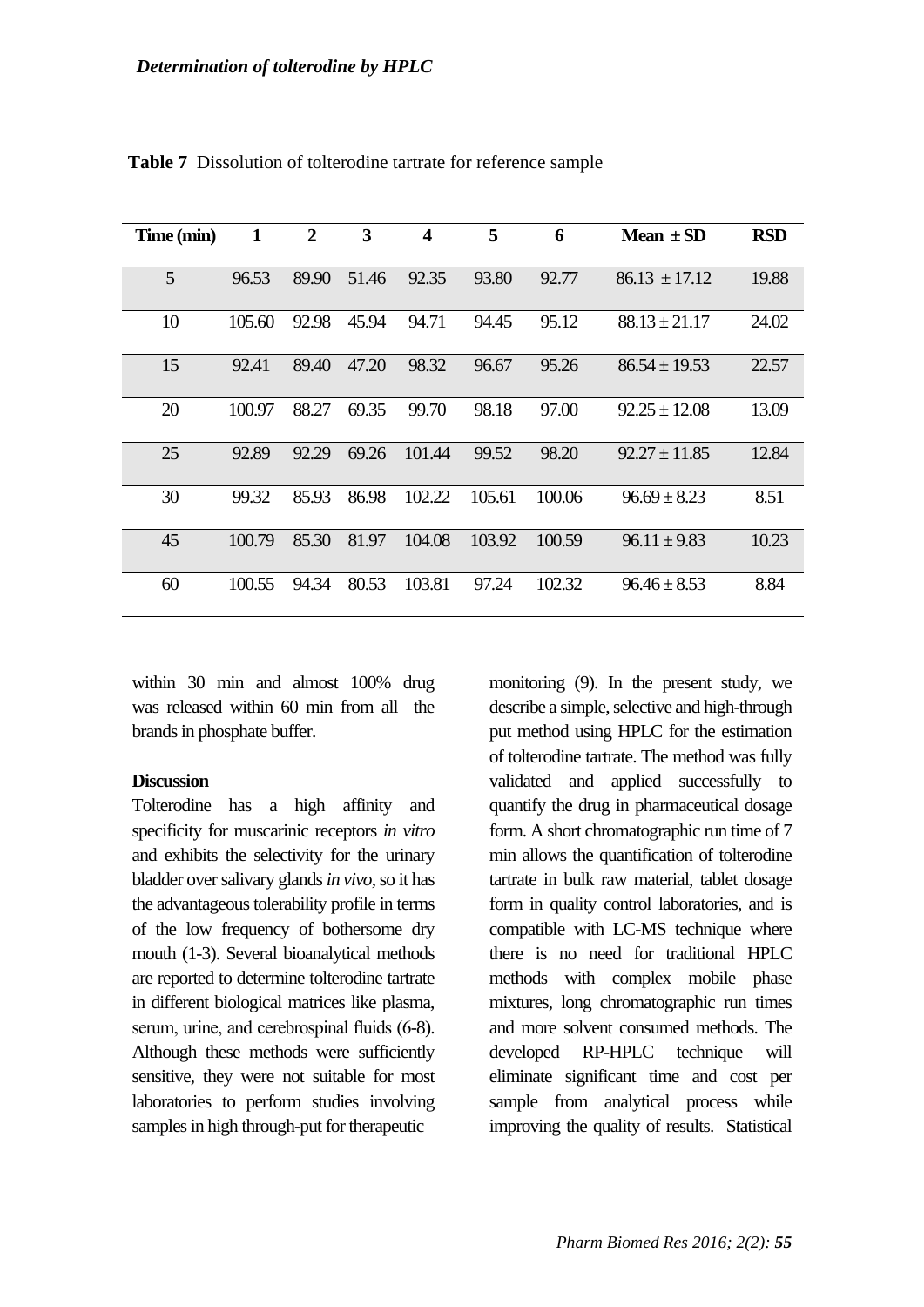assessment of various *in vitro* dissolution parameters and assay results was also conducted to establish if there were any significant difference among them. The validated HPLC method has been used successfully to study tolterodine tartrate. The validation tests on the developed method showed acceptable degree of linearity, sensitivity, precision, accuracy and recovery for the method.

## **Conclusion**

A sensitive, selective, accurate and precise HPLC method was developed and validated for determination of tolterodine tartrate. The reported method offers several advantages makes the method suitable for the analysis of large sample batches resulting from the pharmacokinetic, bioavailability or bioequivalent study of tolterodine tartrate.

## **Acknowledgement**

The authors would like to thank the authority of the Faculty of Pharmacy, Zanjan University of Medical Sciences, for their support. The authors wish to thank Tehran Darou Pharmaceuticals (Tehran, Iran) for kindly providing us by tolterodine tarterate samples.

#### **Conflict of interest**

The authors declared no potential conflict of interest with respect to the authorship, and/or publication of this study.

#### **References**

- **1.** [Wefer J,](http://www.ncbi.nlm.nih.gov/pubmed/?term=Wefer%20J%5BAuthor%5D&cauthor=true&cauthor_uid=11760779) [Truss MC,](http://www.ncbi.nlm.nih.gov/pubmed/?term=Truss%20MC%5BAuthor%5D&cauthor=true&cauthor_uid=11760779) [Jonas U.](http://www.ncbi.nlm.nih.gov/pubmed/?term=Jonas%20U%5BAuthor%5D&cauthor=true&cauthor_uid=11760779) Tolterodine: an overview. World J Urol 2001;19:312-18.
- **2.** Hills CJ, Winter SA, Balfour JA. Tolterodine. Drugs 1998;55:813-20.
- **3.** Palmer L, Anderson L, Anderson T, Stenberg U. Determination of Tolterodine and the hydroxymethyl metabolite in plasma, serum and

urine using gas chromatography-mass spectrometry. J Pharm Biomed Anal 1997; 16:155–65.

- **4.** Zhang B, Zhang Z, Tian Y, Xu F. High performance liquid chromatography-electro spray ionization mass spectrometric determination of Tolterodine tartarate in human plasma. J Chromatogr B 2005;824:92–8.
- **5.** Dwibhashyam VS, Keerthi P, Ratna JV, Nagappa AN. Reverse-phase, high performance liquid chromatographic method for the determination of Tolterodine Tartarate in routine Quality control sample. J Pharm Sci Technol 2009;63:234–39.
- **6.** Nilvebrant L, Gillberg PG, Sparf B. [Antimuscarinic potency and bladder selectivity of](http://www.ncbi.nlm.nih.gov/pubmed/9353847)  [PNU-200577, a major metabolite of tolterodine.](http://www.ncbi.nlm.nih.gov/pubmed/9353847) Pharmacol Toxicol 1997;81:169-72.
- **7.** Xia ZL, Chen ZY, Yao TW. An enantio specific HPLC method for the determination of (S) enantiomer impurities in (R)-tolterodine tartarate. Pharmazie 2007; 62:170–73.
- **8.** Nilvebrant L. Tolterodine and its active 5 hydroxymethyl metabolite: pure muscarinic receptor antagonists.Pharmacol Toxicol 2002;90: 260-67.
- **9.** Krishna SR, Rao BM, Rao NS. A validation stability-indicating HPLC method for the determination of related substance and assay of Tolterodine Tartarate. Rasayan J Chem 2009;2: 144–50.
- **10.** Kumar YR, Ramulu G, Vevakanand VV, Vaidyanathan G, Srinivas K, Kumar MK, et al. A validated chiral HPLC method for the enantiomeric separation of Tolterodine tartarate. J Pharm Biomed Anal 2004; 35:1279–85.
- **11.** Vinay S, Zahid Z, Mazhar F. Stability indicating HPLC determination of Tolterodine tartarate in pharmaceutical dosage form. Indian J Chem Technol 2006;13:242–46.
- **12.** Swart R, Koivisto P, Markides KE. Capillary solidphase extraction–tandem mass spectrometry for fast quantification of free concentrations of tolterodine and two metabolites in ultra filtered plasma samples. J Chromatogr B 1999;736:247–53.
- **13.** Swart R, Koivisto P, Markides KE. Column switching in capillary liquid chromatographytandem mass spectrometry for the quantitation of pg/ml concentrations of the free basic drug tolterodine and its active 5-hydroxymethyl metabolite in microlitre volumes of plasma. J Chromatogr A1998;828:209–18.
- **14.** Danafar H, Hamidi M. Pharmacokinetics and Bioequivalence Study of Amlodipine and